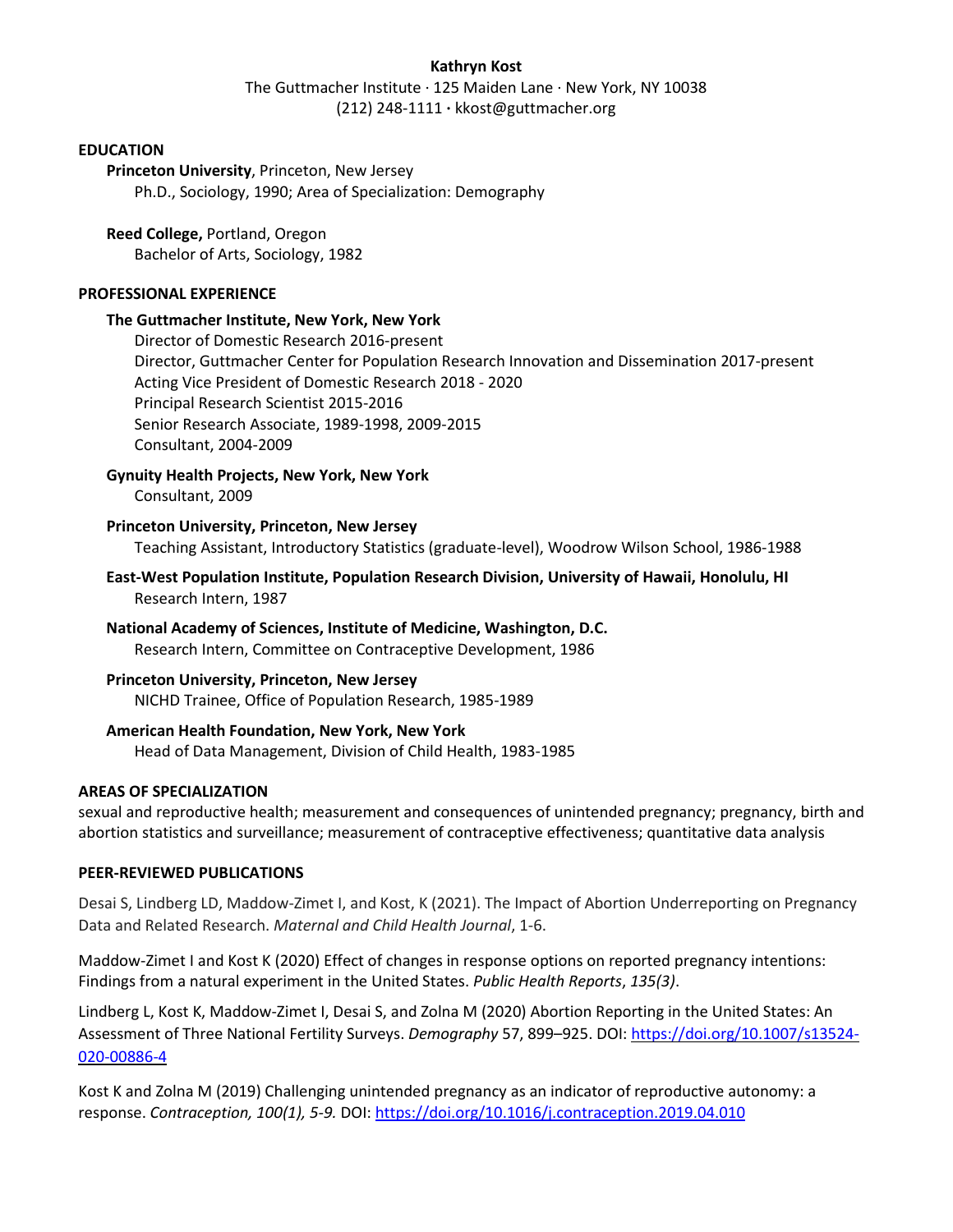Sundaram A, Vaughan B, Kost K, Bankole A, Finer LB, Singh S. (2017). Contraceptive failure in the United States: Estimates from the 2006-2010 National Survey of Family Growth. *Perspectives on Sexual and Reproductive Health, 49(1)*:7-16.

Kavanaugh MK, Kost K, Frohwirth L, Maddow-Zimet I. (2016). Parent's experience of unintended childbearing: A qualitative study of factors that mitigate or exacerbate effects. *Social Science and Medicine,* 174:133-141.

Lindberg LD, Kost K, Maddow-Zimet I. (2016). The role of men's childbearing intentions in father involvement. *Journal of Marriage and Family*, *79(1)*:44-59.

Maddow-Zimet I, Lindberg LD, Kost K, and Lincoln A. (2016).Are pregnancy intentions associated with transitions into and out of marriage? *Perspectives on Sexual and Reproductive Health*, 48(1):35–43, DOI: 10.1363/48e8116

Vlassoff M, Diallo A, Philbin J, Kost K, Bankole A. (2016) Cost-effectiveness of two interventions for the prevention of postpartum hemorrhage in Senegal. *International Journal of Gynecology & Obstetrics* online, DOI:10.1016/j.ijgo.2015.10.015

Lindberg LD, Maddow-Zimet I, Kost K, Lincoln A. (2015). Pregnancy intentions and maternal and child health: An analysis of longitudinal data in Oklahoma. *Maternal and Child Health Journal*, *19(5)*:1087-96.

Kost K and Lindberg LD. (2014). Pregnancy Intentions, Maternal Behaviors and Infant Health: Investigating Relationships with New Measures and Propensity Score Analysis. *Demography*, 52(1):83-111.

Lindberg LD and Kost K. (2014) Exploring U.S. men's birth intentions, *Maternal and Child Health Journal*, 18(3): 625-633.

Kost K, Finer LB, Singh S, (2012) Variation in State Unintended Pregnancy Rates in the United States, Perspectives in Sexual and Reproductive Health, 44(1):57-64.

Kavanaugh MK, Jerman J, Hubacher D, Kost K and Finer LB. (2011). Characteristics of women in the United States who use long-acting reversible contraceptive methods, *Obstetrics & Gynecology*, 117(6):1349-1357.

Finer LB and Kost K. (2011). Unintended pregnancy rates at the state level, *Perspectives on Sexual and Reproductive Health*, 43(2):78–87.

Sonfield A, Gold RB, Kost K and Finer LB. (2011). The public costs of births from unintended pregnancies: national and state-level estimates, *Perspectives on Sexual and Reproductive Health*, 43(2):94–102.

Jones RK, Kost K, Singh S, Henshaw SK and Finer LB. (2009). Trends in abortion in the United States, Clinical Obstetrics and Gynecology, 52 (2):119–129.

Vaughan, B, Trussell J, Kost K, Singh S and Jones R, Discontinuation and resumption of contraceptive use: results from the 2002 National Survey of Family Growth, *Contraception*, 2008, 78(4): 271-283. PMCID: PMC2800035

Santelli J, Lindberg L, Finer LB, Rickert V, Bensyl D, Posner S, Makleff S, Kost K and Singh, S. Comparability of contraceptive prevalence estimates for women from the 2002 Behavioral Risk Factor Surveillance System, *Public Health Reports*, 2008, 123(2):147–154.

Kost K, Singh S, Vaughan B, Trussell J and Bankole A, Estimates of Contraceptive Failure from the 2002 National Survey of Family Growth, *Contraception*, 2008, 77(1):10-21. PMCID: PMC2811396

Jones RK and Kost K, Underreporting of induced and spontaneous abortion in the United States: an analysis of the 2002 National Survey of Family Growth, *Studies in Family Planning*, 2007, 38(3):187-197.

Kost K, Landry DJ, and Darroch JE, The effects of pregnancy planning status on birth outcomes and infant care, *Family Planning Perspectives*, 1998, 30(5):223-30.

Kost K, Landry DJ, and Darroch JE, Predicting maternal behaviors during pregnancy: does intention status matter? *Family Planning Perspectives*, 1998, 30(2):79-88.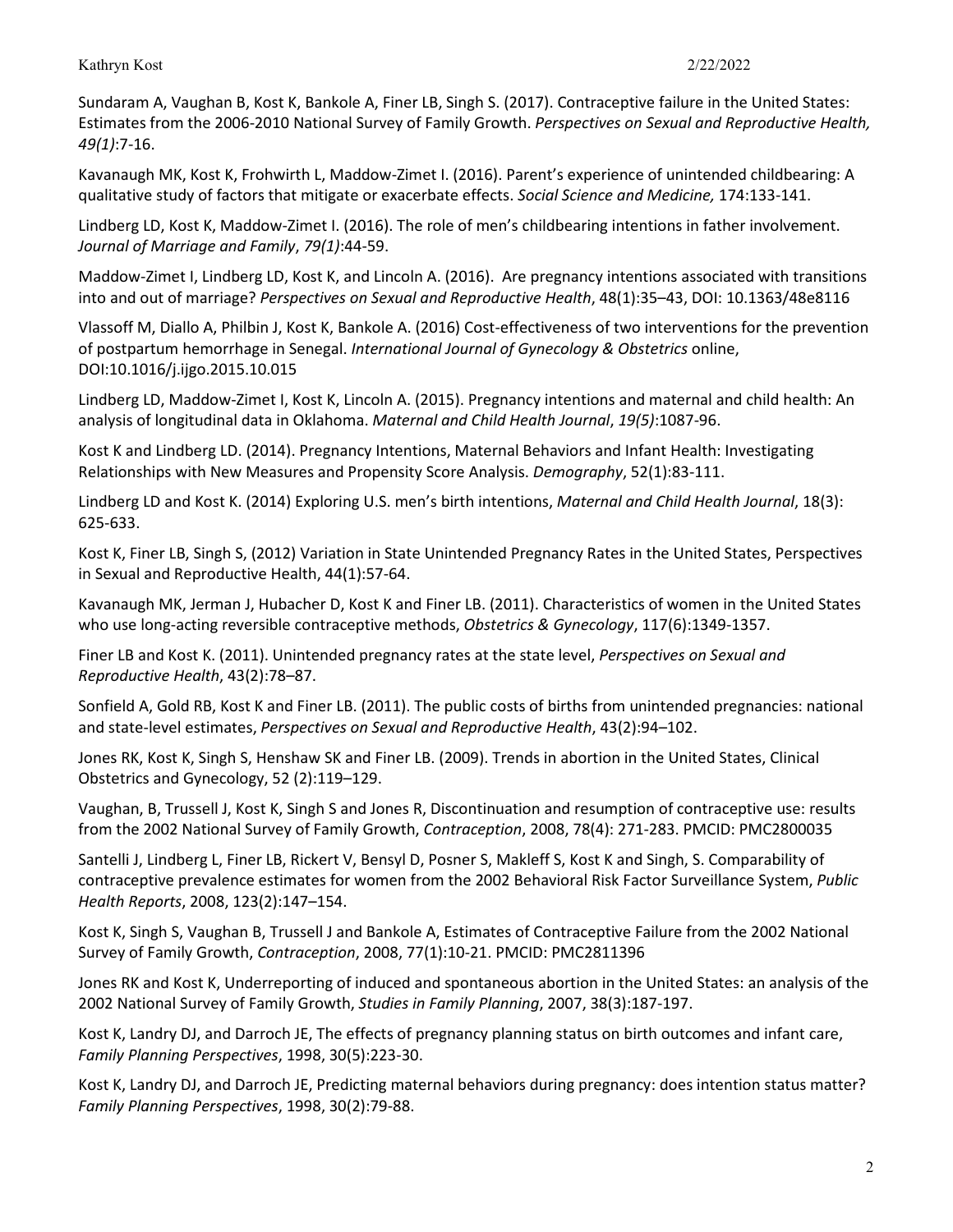Henshaw SK and Kost K, Abortion patients in 1994-1995: characteristics and contraceptive use, *Family Planning Perspectives*, 1996, 28(4):140-7, 158.

Kost K and Forrest JD, Intention status of U.S. births in 1988: differences by mothers' socioeconomic and demographic characteristics, *Family Planning Perspectives*, 1995, 27(1):11-7.

Kost K, The dynamics of contraceptive use in Peru, *Studies in Family Planning*, 1993, 24(2):109-19.

Kost K and Forrest JD, American women's sexual behavior and exposure to risk of sexually transmitted diseases. *Family Planning Perspectives*, 1992, 24(6):244-54.

Henshaw SK and Kost K, Parental involvement in minors' abortion decisions, *Family Planning Perspectives*, 1992, 24(5):196-207, 213.

Kost K and Amin S. Reproductive and socioeconomic determinants of child survival: confounded, interactive, and age-dependent effects, *Social Biology*, 1992, 39(1-2):139-50.

Kost K, Using the DHS calendar history of events to study the dynamics of contraceptive use. In: Demographic and Health Surveys World Conference, August 5-7, 1991, Washington, D.C.: proceedings. Volume 2. 1991. pp:837-856, Institute for Resource Development/Macro International, Demographic and Health Surveys [DHS]: Columbia, Maryland.

Trussell J, Hatcher RA, Cates W, Stewart FH, and Kost K, A guide to interpreting contraceptive efficacy studies, *Obstetrics and Gynecology*, 1990, 76(3):558-67.

Harlap S, Kost K, and Forrest JD, Preventing pregnancy, Protecting health: a new look at birth control choices in the United States. ISBN 0-939253-21-6. 1991. 129 pp. Alan Guttmacher Institute: New York, New York

Kost K, Forrest JD, and Harlap S, Comparing the health risks and benefits of contraceptive choices, *Family Planning Perspectives*, 1991, 23(2):54-61.

Kost K, Contraceptive discontinuation in Peru: patterns and demographic implications. Pub. Order No. DA9026411. 1990. 227 pp. University Microfilms International: Ann Arbor, Michigan.

Zablan Z, Choe MK, Palmore JA, Ahmed T, Alcantara A, and Kost K, Contraceptive method choice in the Philippines, 1973-83. In: Dynamics of Contraceptive Use, edited by Amy O. Tsui and M. A. Herbertson. Journal of Biosocial Science, Supplement, No. 11, 1989. 61-74 pp. Parkes Foundation: Cambridge, England.

Trussell J, Hatcher RA., Cates W, Stewart FH, and Kost K, Contraceptive failure in the United States: an update, *Studies in Family Planning*, 1990, 21(1):51-54.

Trussell J, and Kost K, Contraceptive failure in the United States: a critical review of the literature, *Studies in Family Planning*, 1987, 18(5):237-283.

Walter HJ, Hofman A, Barrett LT, Connelly PA, Kost K, Walk EH, and Rebecca Patterson, "Primary Prevention of Cardiovascular Disease Among Children: Three-Year Results of a Randomized Intervention Trial," in B. Hetzel and G. S. Berenson, eds., *Cardiovascular Risk Factors in Childhood: Epidemiology and Prevention*, New York, NY: Elsevier Science Publishers B.V. (Biomedical Division), 1987.

Walter HJ, Hofman A, Barrett LT, Connelly PA, and Kost K, Coronary Heart Disease Prevention in Childhood: One-Year Results of a Randomized Intervention Study, *American Journal of Preventive Medicine*, 1986, 2(4):239-245.

# **GUTTMACHER PAPERS**

Maddow-Zimet I, and Kost K, *Pregnancies,* Births and Abortions in the United States, 1973–2017: National and State Trends by Age, New York: Guttmacher Institute, 2021, [https://www.guttmacher.org/report/pregnancies](https://www.guttmacher.org/report/pregnancies-births-abortions-in-united-states-1973-2017)[births-abortions-in-united-states-1973-2017.](https://www.guttmacher.org/report/pregnancies-births-abortions-in-united-states-1973-2017)DOI: <https://doi.org/10.1363/2021.32709>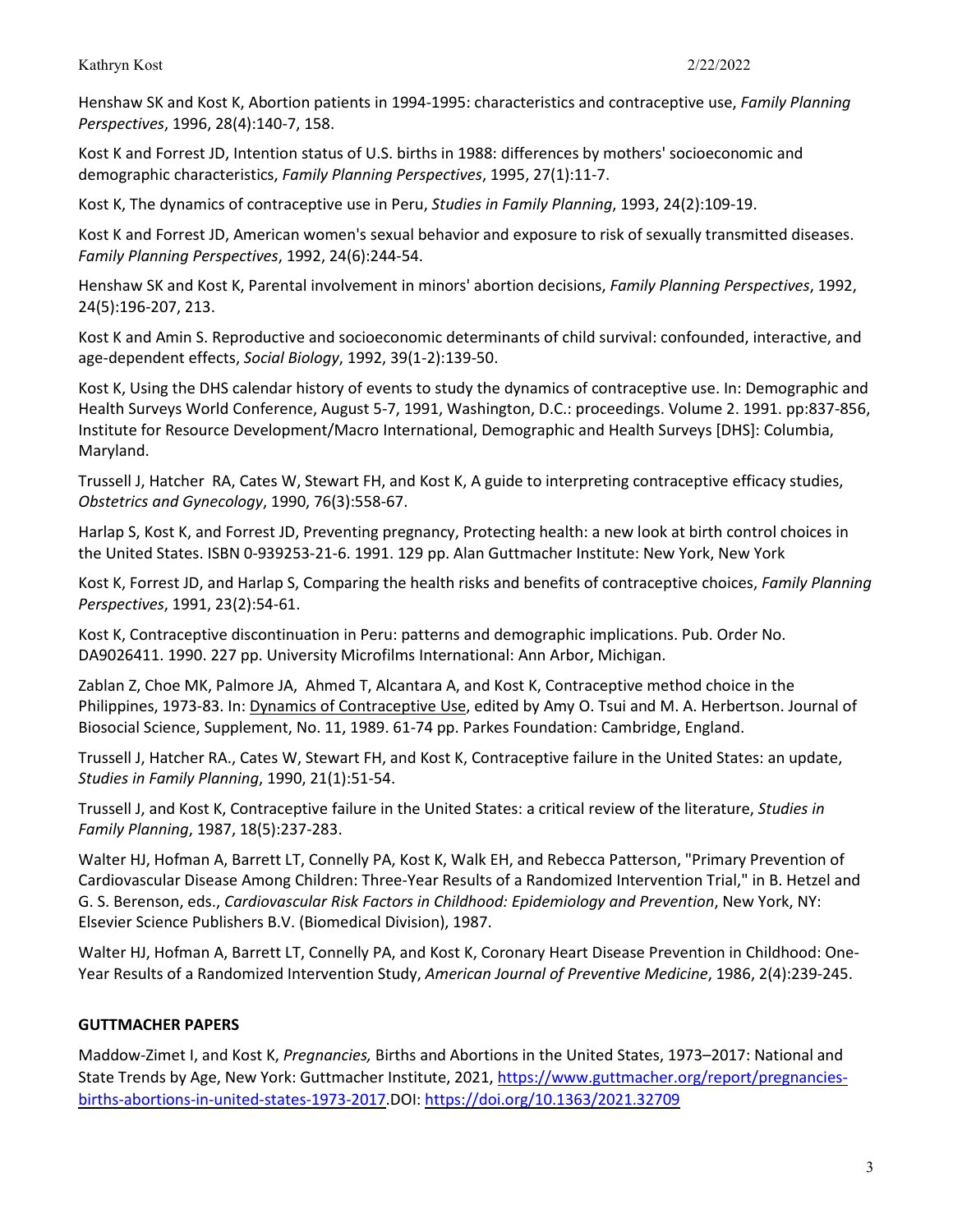Maddow-Zimet I, Kost K, and Finn S. Pregnancies, births and abortions in the United States, 1973–2016: national and state trends by age. Guttmacher Institute, 2020. [https://www.guttmacher.org/report/pregnancies-births](https://www.guttmacher.org/report/pregnancies-births-abortions-in-united-states-1973-2017)[abortions-in-united-states-1973-2017](https://www.guttmacher.org/report/pregnancies-births-abortions-in-united-states-1973-2017)

Kost K, Maddow-Zimet I and Little AC, Pregnancies and Pregnancy Desires at the State Level: Estimates for 2017 and Trends Since 2012, New York: Guttmacher Institute, 2019 [https://www.guttmacher.org/report/pregnancy](https://www.guttmacher.org/report/pregnancy-desires-and-pregnancies-state-level-estimates-2017)[desires-and-pregnancies-state-level-estimates-2017](https://www.guttmacher.org/report/pregnancy-desires-and-pregnancies-state-level-estimates-2017) DOI: <https://doi.org/10.1363/2021.33141>

Kost K, Maddow-Zimet I and Kochhar S, Pregnancy Desires and Pregnancies at the State Level: Estimates for 2014, New York: Guttmacher Institute, 2018 [https://www.guttmacher.org/report/pregnancy-desires-and-pregnancies](https://www.guttmacher.org/report/pregnancy-desires-and-pregnancies-state-level-estimates-2014)[state-level-estimates-2014,](https://www.guttmacher.org/report/pregnancy-desires-and-pregnancies-state-level-estimates-2014) [https://doi.org/10.1363/2018.30238.](https://doi.org/10.1363/2018.30238)

Douglas-Hall A, Kost K and Kavanaugh ML, State-Level Estimates of Contraceptive Use in the United States, 2017, New York: Guttmacher Institute, 2018[, https://www.guttmacher.org/report/state-level-estimates-contraceptive](https://www.guttmacher.org/report/state-level-estimates-contraceptive-use-us-2017)[use-us-2017,](https://www.guttmacher.org/report/state-level-estimates-contraceptive-use-us-2017) [https://doi.org/10.1363/2018.30267.](https://doi.org/10.1363/2018.30267)

Kost K, Maddow-Zimet I, Arpaia A., [Pregnancies, Births and Abortions Among Adolescents and Young Women in](http://www.guttmacher.org/pubs/USTPtrends10.pdf)  [the United States, 2013: National and State Trends by Age, Race and Ethnicity,](http://www.guttmacher.org/pubs/USTPtrends10.pdf) New York: Guttmacher Institute, 2017. <https://www.guttmacher.org/report/us-adolescent-pregnancy-trends-2013>

Kost K and Maddow-Zimet I, [U.S. Teenage Pregnancies, Births and Abortions, 2011: National Trends by Age, Race](http://www.guttmacher.org/pubs/USTPtrends10.pdf)  [and Ethnicity,](http://www.guttmacher.org/pubs/USTPtrends10.pdf) New York: Guttmacher Institute, 2016.

Kost K and Maddow-Zimet I, [U.S. Teenage Pregnancies, Births and Abortions, 2011: State Trends by Age, Race and](http://www.guttmacher.org/pubs/USTPtrends10.pdf)  [Ethnicity,](http://www.guttmacher.org/pubs/USTPtrends10.pdf) New York: Guttmacher Institute, 2016.

Kost K[, Unintended Pregnancy Rates at the State Level: Estimates for 2010 and Trends Since 2002,](http://www.guttmacher.org/pubs/StateUP10.pdf) New York: Guttmacher Institute, 2015.

Kost K and Henshaw S, [U.S. Teenage Pregnancies, Births and Abortions, 2010: National and State Trends by Age,](http://www.guttmacher.org/pubs/USTPtrends10.pdf)  [Race and Ethnicity,](http://www.guttmacher.org/pubs/USTPtrends10.pdf) New York: Guttmacher Institute, 2014.

Sonfield A and Kost K, [Public Costs from Unintended Pregnancies and the Role of Public Insurance Programs in](http://www.guttmacher.org/pubs/public-costs-of-UP.pdf)  [Paying for Pregnancy and Infant Care: Estimates for 2008,](http://www.guttmacher.org/pubs/public-costs-of-UP.pdf) New York: Guttmacher Institute, 2013.

Kost K[, Unintended Pregnancy Rates at the State Level: Estimates for 2002, 2004, 2006 and 2008,](http://www.guttmacher.org/pubs/StateUP08.pdf) New York: Guttmacher Institute, 2013.

Kost K and Henshaw S, [U.S. Teenage Pregnancies, Births and Abortions, 2008: State Trends by Age, Race and](http://www.guttmacher.org/pubs/USTPtrendsState08.pdf)  [Ethnicity,](http://www.guttmacher.org/pubs/USTPtrendsState08.pdf) New York: Guttmacher Institute, 2013.

Kost K and Henshaw S, [U.S. Teenage Pregnancies, Births and Abortions, 2008: National Trends by Age, Race and](http://www.guttmacher.org/pubs/USTPtrends08.pdf)  [Ethnicity,](http://www.guttmacher.org/pubs/USTPtrends08.pdf) New York: Guttmacher Institute, 2012.

Kost K, Henshaw S and Carlin L, [U.S. Teenage Pregnancies, Births and Abortions: National and State Trends and](http://www.guttmacher.org/pubs/USTPtrends.pdf)  [Trends by Race and Ethnicity,](http://www.guttmacher.org/pubs/USTPtrends.pdf) New York: Guttmacher Institute, 2010.

Henshaw SK and Kost K[, Trends in the Characteristics of Women Obtaining Abortions, 1974 to 2004,](http://www.guttmacher.org/pubs/2008/09/23/TrendsWomenAbortions-wTables.pdf) New York: Guttmacher Institute, 2008.

# **OTHER PUBLICATONS**

Curtin SC, Abma JC, Kost K. Pregnancy rates for U.S. women continue to drop: an update. NCHS Health E-stat, November 2015. Available at[: http://www.cdc.gov/nchs/data/hestat/pregnancy/rates\\_1990\\_2010.](http://www.cdc.gov/nchs/data/hestat/pregnancy/rates_1990_2010)

## **EXPERT DECLARATIONS FILED IN US DISTRICT COURTS**

Kost, K Declaration in Support of Nevada's Motion to Intervene, Richard W. Deotte et al. v. Alex M. Azar and Nevada. United States District Court for the Northern District of Texas, Forth Worth Division. May 23, 2019.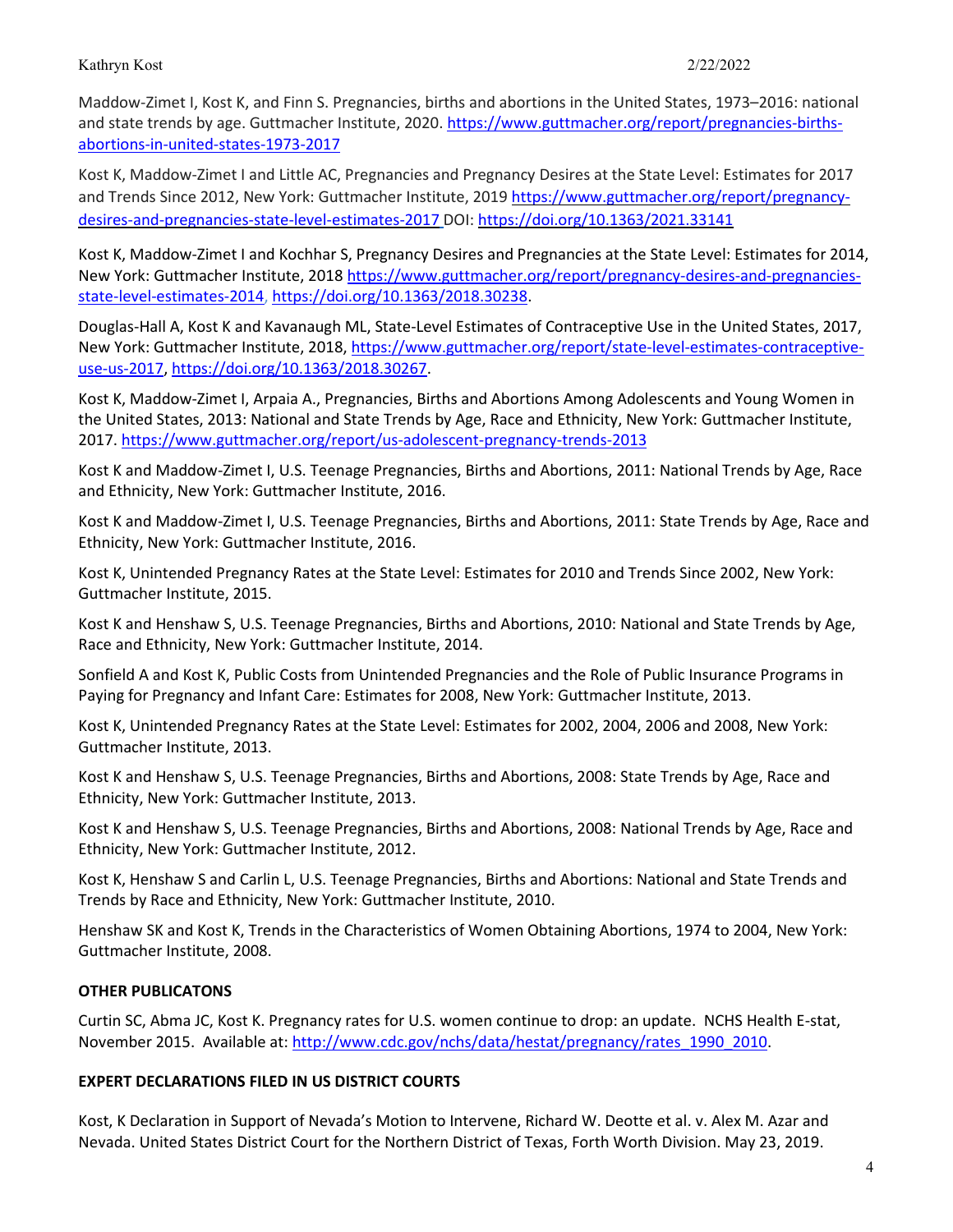Kost K, Declaration of Kathryn Kost, for Motion for Preliminary Injunction, Commonwealth of Pennsylvania and State of New Jersey v. Donald J. Trump, Alex M. Azar II, Steven T. Mnuchin and Renee Alexander Acosta. United States District Court for the Eastern District of Pennsylvania. January 7, 2019.

Kost K, Declaration of Kathryn Kost, for Motion for Preliminary Injunction, The State of California; The State of Delaware; The State of Illinois; The State of Maryland, The State of New York; The State of Vermont, The Commonwealth of Virginia, The State of Washington, et. al… v. Alex M. Azar II, R. Alexander Acosta, Steven Mnuchin and The Little Sisters of the Poor; March for Life Education and Defense Fund. United States District Court for the Northern District of California. December 19, 2018.

# **FELLOWSHIPS**

East-West Center, University of Hawaii, Summer Fellowship (1987)

# **PROFESSIONAL ASSOCIATIONS**

Population Association of America American Sociological Association PRAMS Steering Committee, New York City Department of Health & Mental Hygiene Technical Expert Panel, Systematic Review of Contraceptive Care Editorial Board, International Journal of Population Research Full Fellow, Society of Family Planning Member, Social Science and Population Studies Review Panel, National Institutes of Health (2012-2015) Reviewer, U54 Contraceptive Development Centers Review Panel, National Institutes of Health (2017-2019)

# **NIH AWARDS**

## R01 HD092396-01

## 9/1/2018 – 5/30/2023, Principal Investigator

*Advancing Measurement and Understanding of Contraceptive Failure in the United States*

Millions of women and men rely on contraceptive failure rates for decisions in their choice of contraception; and clinicians use these rates to counsel clients in those decisions, as well as to establish broad practice guidelines with wide-reaching influence. This project addresses a public health priority to reduce unintended pregnancy through improved measurement and understanding of contraceptive failure. It breaks new ground by applying innovative quantitative and qualitative approaches uniquely suited for addressing challenges faced in previous research on this topic, integrating the existing knowledge base, addressing variation in contraceptive failure rates, and contributing to an underdeveloped area of research by illuminating individual and structural influences on the risk of contraceptive failure. (Ongoing)

# R01 HD084473

# 09/01/16-06/30/21, Co-Investigator

*Advancing Measurement and Analysis of Sensitive Behaviors in the United States*

To advance the measurement of abortion in the United States through a multi-faceted investigation of abortion underreporting in three national surveys and the design, testing and evaluation of a series of new approaches for improving reporting going forward. (Completed)

R24HD074034-01 2017-2018, Principal Investigator 2013-2017, Co-Investigator *Guttmacher Center for Population Research Innovation and Dissemination*